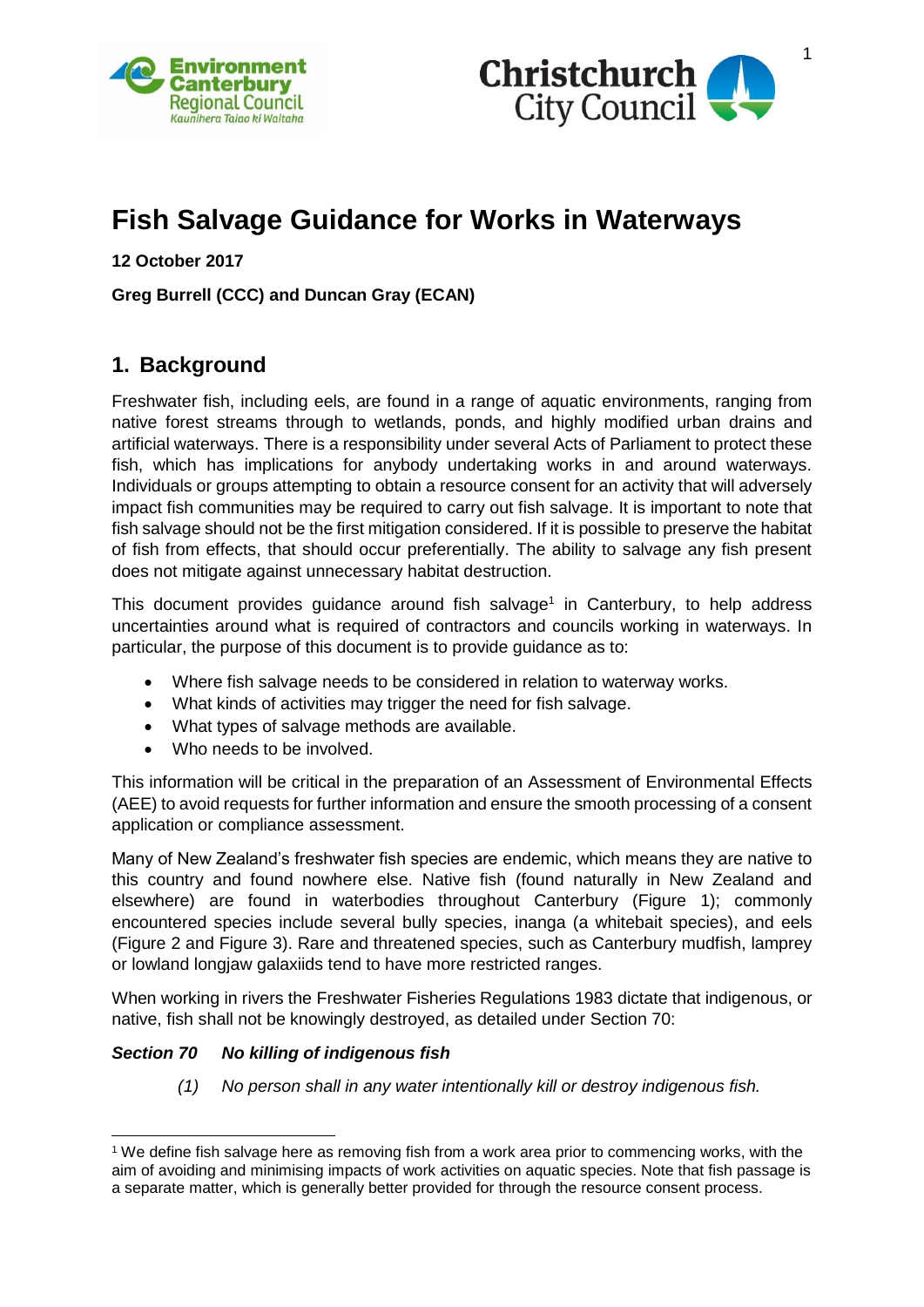*(2) No person, having taken indigenous fish from any water, shall leave the fish upon the bank or shore of any stream or lake, except where such indigenous fish is used in accordance with any provisions of a District Anglers Notice relating to lures.*

Many organisations and contractors are unaware of the legal requirements that may apply to, and may require, fish salvage to be undertaken for waterway projects and maintenance. Permits, consents or approvals must be obtained under any relevant legislation (including the Resource Management Act 1991, the Freshwater Fisheries Regulations 2003, the Fisheries Act 1996, and/or the Conservation Act 1987). Offences could be committed under these Acts and Regulations for not having an appropriate approval, taking the wrong fish or using the wrong method to take them, or killing fish.

Note that this document does not cover all of the legal requirements associated with working around waterways, and only provides guidance for fish salvage. For example, works in or around waterways will usually trigger the need for a resource consent under the Resource Management Act. Seek the advice of an expert before conducting any works around waterways.

This document was prepared by Christchurch City Council and Environment Canterbury with input from internal and external construction and drainage engineers, ecologists and planners.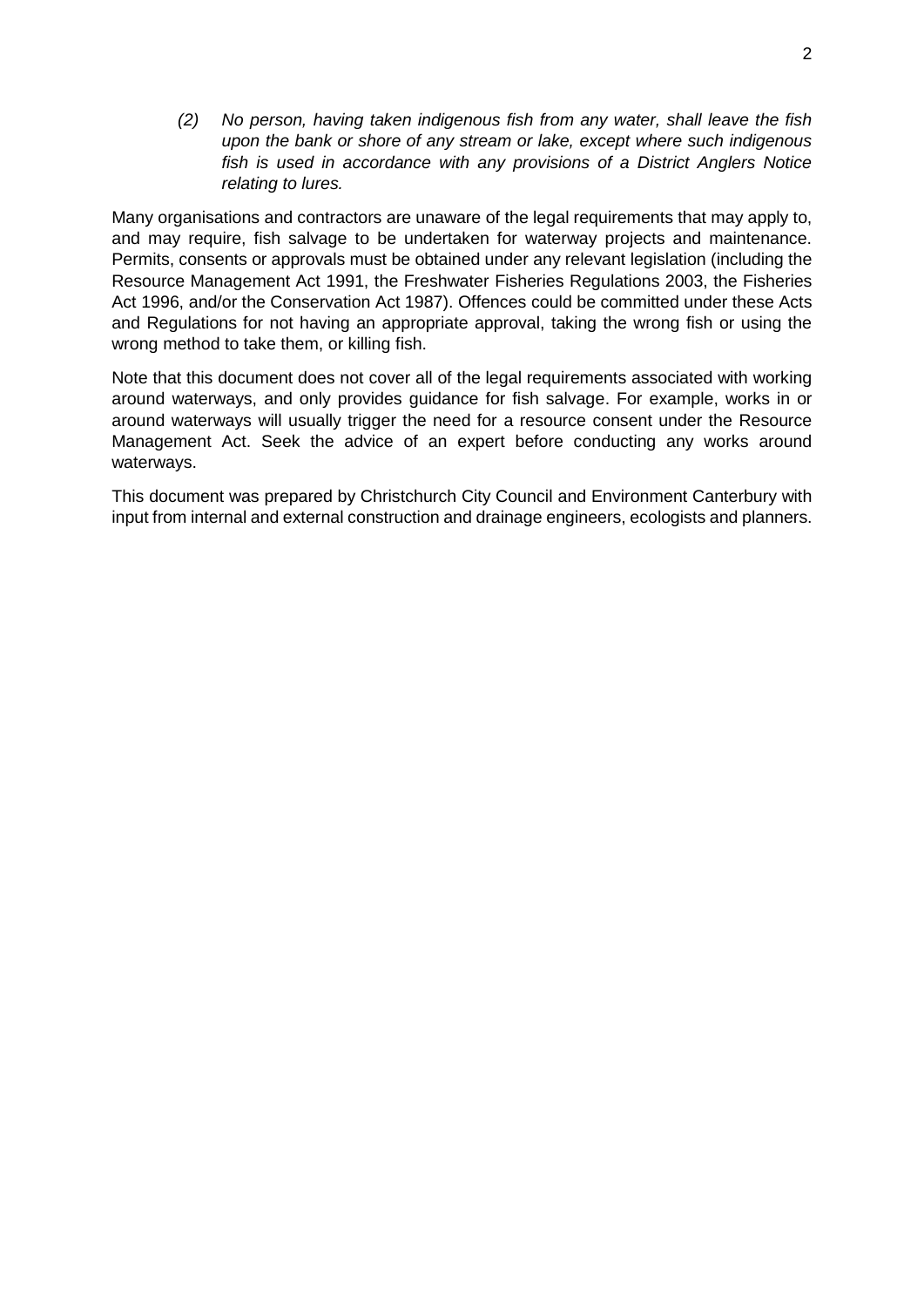

*Figure 1: Location of native fish recorded in Canterbury, extracted from the New Zealand Freshwater Fish Database on 22 March 2017. Note that the absence of a record at a given location may simply mean the site has not been sampled, not that fish are absent from that location.*



*Figure 2: A large longfin eel caught in a Canterbury waterway. Longfin eels are an At Risk species in decline<sup>2</sup> .*

-

<sup>2</sup> Goodman, J. M., Dunn, N. R., Ravenscroft, P. J., Allibone, R. M., Boubee, J. A. T., David, B. O., Griffiths, M., Ling, N., Hitchmough, R. A., and Rolfe, J. R. (2014). Conservation status of New Zealand freshwater fish, 2013. New Zealand Threat Classification Series 7, Department of Conservation.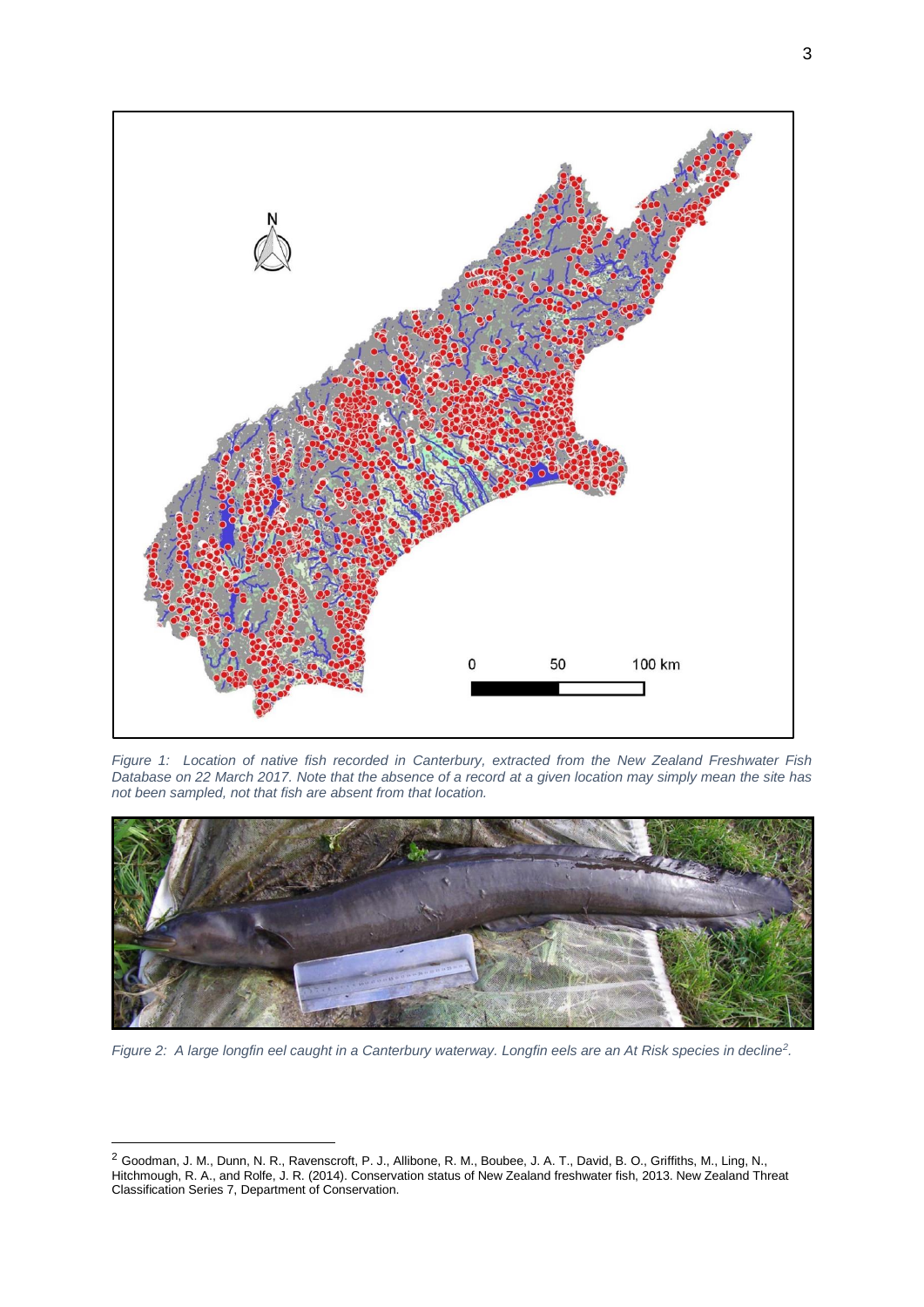

*Figure 3: An adult inanga. Juvenile inanga are commonly known as whitebait. Inanga are classified as an At Risk species in decline<sup>2</sup> .*

# **2. Where is Fish Salvage Necessary?**

*General Advice:* If a watercourse has water in it most of the time and the water depth is more than one or two centimetres, then it may contain fish and fish salvage may be required.

While deeper waterways provide habitat for a greater range of species, even very small streams, or concrete and timber-lined drains with minimal water, will often contain smallbodied species such as bullies or juvenile eels. Several species of fish, notably eels and lamprey, will burrow into stream beds or banks during times of low flow such that a temporary absence of water does not indicate an absence of fish. Fish are also highly mobile, recolonising a previously dewatered reach rapidly once flow returns. Even waterways that are mostly dry may include isolated pools that contain fish.

# **3. What Activities may Require Fish Salvage?**

*General Advice:* If the activity involves channel dewatering or will disturb the bed and submerged banks of a watercourse, and the watercourse may contain fish that might be harmed or killed by the activity, then fish salvage or other mitigation will likely be required.

Particular activities that may require fish salvage or other mitigation include:

- Decommissioning waterways prior to piping or realigning.
- Waterway restoration projects.
- Installation of fish passes.
- Channel dewatering (including isolated areas).
- Bank protection works.
- Bridges and other structures on the bank both new builds and repairs.
- Sediment removal (including routine waterway maintenance).

The Freshwater Fisheries Regulations 1983 make no distinction regarding the scale of the activity, so fish salvage or other mitigation should always be considered, regardless of the size of the project. However, the scale and specifics of the activity will determine the most appropriate method of salvage or other mitigation. The most appropriate methods should be determined with the guidance of a council or consulting freshwater ecologist who can tell you the most appropriate methods of fish salvage and ensure the work is done correctly. An activity that involves dewatering of an area of stream will likely require fish salvage to be carried out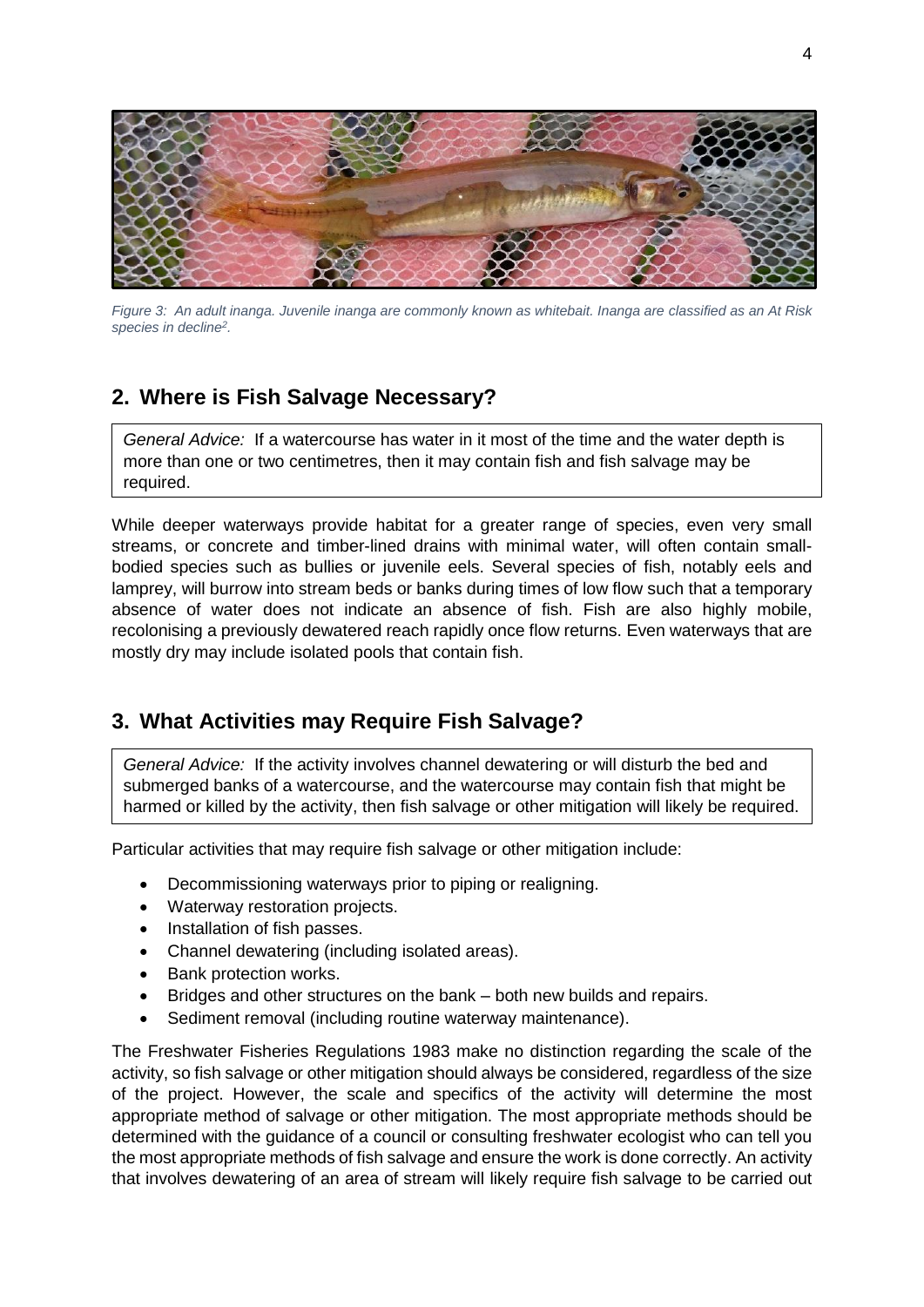by an ecologist or other suitably trained and permitted person under the guidance of an ecologist.

Activities that may result in fish being stranded on the bank will require fish to be returned to a suitable stretch of water by an ecologist or suitably trained person. Such activities include the removal of weed and sediment using a digger or dredging methods. Activities with the potential to impact downstream water quality to the detriment of fish should be mitigated primarily through monitoring of water quality (with trigger levels that dictate when works should cease) and changing the timing of the works, but fish salvage may be required in the event of fish stranding or suffocation.

*General Advice:* Speak to a council or consulting ecologist during the project planning or consent application phase to determine if and how fish salvage should be undertaken.

#### **A Case study of Waterway Maintenance**

-

Many lowland waterways are subjected to regular aquatic plant and fine sediment removal to aid drainage and mitigate against flooding. Studies have highlighted the ecological and water quality effects of standard practice methods of drainage clearance and the need for associated fish salvage.<sup>3,4,5</sup> Consequently, Environment Canterbury's "Code of Practice for Defences Against Water and Drainage Schemes" states on page 24 that:

*Where works are undertaken in water and there is potential for fish to be stranded, the person or organisation undertaking the works shall ensure that native and sport fish recovery is conducted for the duration of the works and at least one day after they have been completed. Fish recovery shall be conducted both instream (for suffocating fish) and bank side (for stranded fish). Recovered fish shall be returned upstream of the targeted section of waterway.*

The Environment Canterbury Code of Practice for Defences Against Water and Drainage Schemes provides an example of an approach to fish salvage developed between engineers and ecologists.

### **4. What Fish Salvage Methods should be used?**

*General Advice:* A range of fish salvage methods are available, but the method used should be effective at avoiding and minimising fish mortality, and be appropriate for the scale and significance of potential effects caused by the activity.

Prior to conducting any work, an initial fish population assessment may be helpful to identify the scale and significance of potential effects and the most appropriate fish salvage method or mitigations to employ. Timing of the works in relation to sensitive periods (e.g., fish spawning or migration) is a key first consideration for avoiding and minimising effects. The next step is ensuring all practicable steps have been taken to isolate the worksite (e.g., by

<sup>3</sup> Hudson, H.R. and Harding, J.S., 2004. Drainage management in New Zealand; A review of existing activities and alternative management practices. Department of Conservation, Science for Conservation 235.

<sup>&</sup>lt;sup>4</sup> Ballantine, D. and Hughes, A., 2012. The effects of drain clearing on water quality of receiving environments; Water quality effects of drain clearing. Prepared by NIWA for Environment Southland. May 2012.

<sup>5</sup> James, A., 2013. A review of the ecological effects of macrophyte management in soft-bottomed waterways. Waikato Regional Council Technical Report 2013/03. Prepared by EOS Ecology for Waikato Regional Council, January 2013.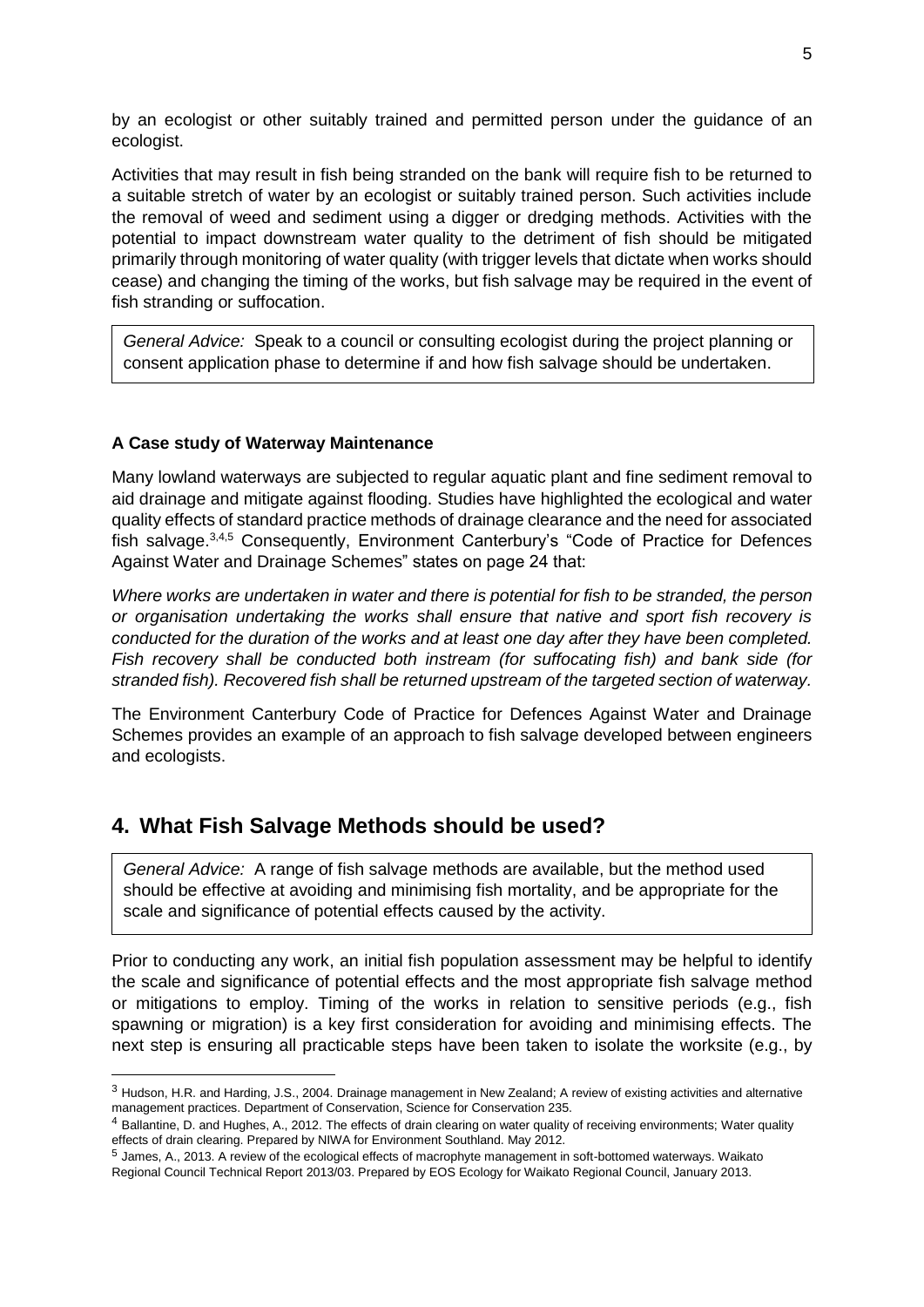using sheet piling). The types of fish salvage methods that may be used include electric fishing, trapping (e.g., fyke nets and minnow traps), and seine netting. If the activity may result in fish stranding on the bank (e.g., weed clearance or sediment removal), then salvage may involve both in-channel salvage (e.g., trapping or electric fishing) as well as examining the banks (including sediment spoil piles) for stranded fish. The decision on which method to use should be made with the guidance of a council or consulting ecologist.

All fish salvage methods assume appropriate permissions, permits, and controls are in place. The method chosen will rely on expert judgement and will depend on factors such as fish species present, water depth and velocity, fine sediment depth, and macrophyte (weed) cover.

# **5. Who should be Involved?**

*General Advice:* A freshwater ecologist should be involved in any project likely to require fish salvage and they can advise on mitigations.

A council or consulting freshwater ecologist with fisheries experience is the appropriate person to assess whether fish salvage is required and what methods should be used.

Fish salvage requires a Special Permit under Section 97 of the Fisheries Act 1996, and the permits are issued by the Ministry for Primary Industries (MPI). Additional authorisations are also typically required from the Department of Conservation, Fish and Game, and rūnanga. While "general authorisation" Special Permits may be valid for a wide range of projects, they still usually require that MPI and other organisations are notified in advance of any salvage work being conducted. In addition, there are a number of activities not covered by general authorisations (e.g., relocating fish outside of the catchment it was caught from) that may require a project-specific Special Permit and associated authorisations from the Department of Conservation, Fish and Game, and rūnanga.

Special Permits and other authorisations typically include a reporting requirement (usually an annual report in the case of Special Permits), including as a minimum what species were caught and their abundance.